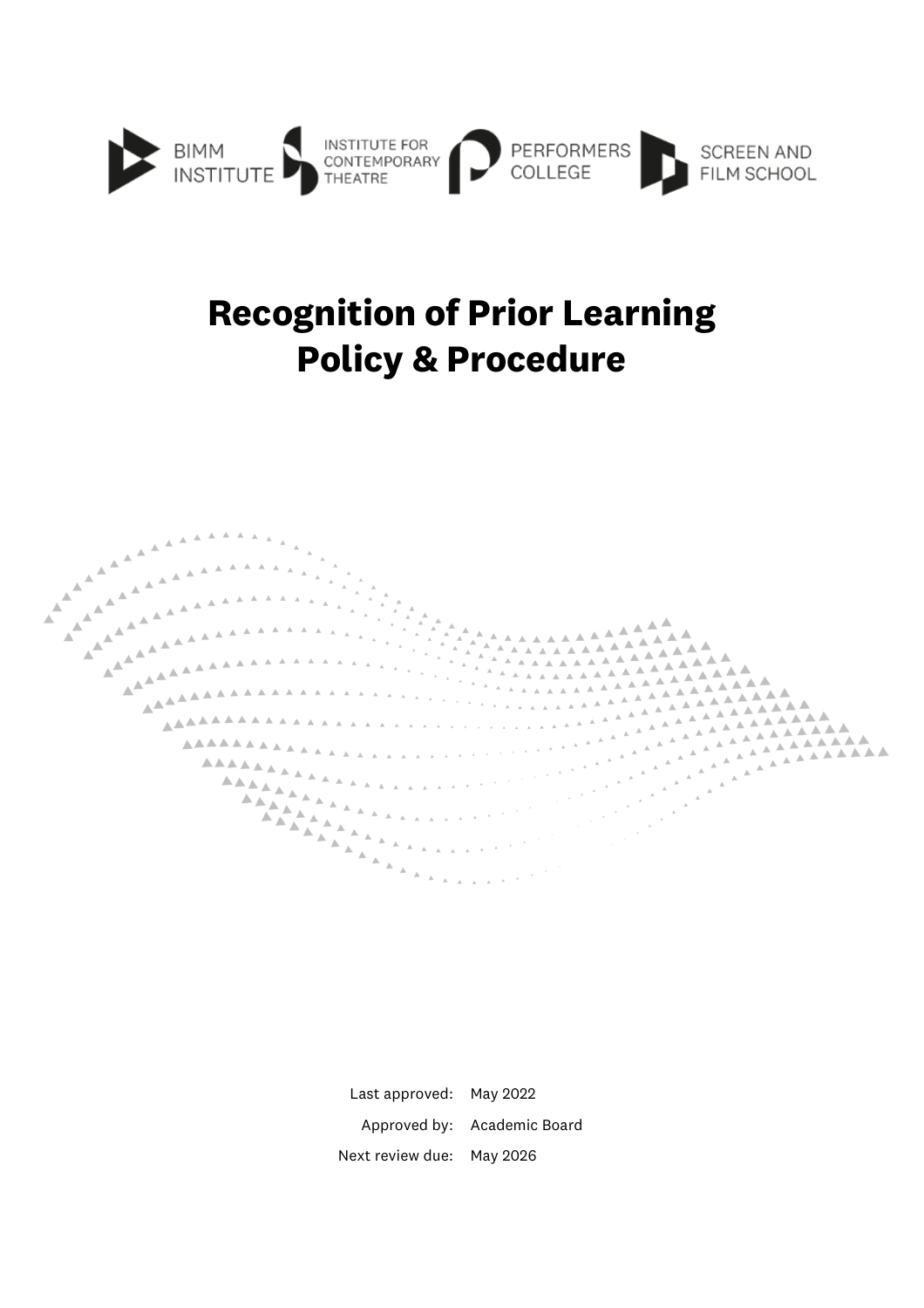

#### **Section A: Introduction & Terminology**

#### **Introduction**

BIMM Institute recognises the value of learning wherever it occurs, either to meet course entry requirements (Recognition of Prior Practice) or to achieve credit towards named awards (Recognition of Prior Learning). However, Recognition of Prior Learning (RPL) will only be possible where learning, appropriate to the relevant course learning outcomes, can be assured to be academically valid. RPL applications are subject to the same quality assurance processes as learning derived from taught courses.

This policy defines the procedures and guidance for submitting and considering requests for direct entry to the second or subsequent year of a course on the basis of prior certified learning. Where the learning is deemed equivalent (i.e., 'recognised'), the level and volume of credit shall be accredited to the intended course.

Procedures relating to the admission of students who do not meet the usual entry requirements specified for an undergraduate course of study are not included in this policy. Applicants for nonstandard entry should refer to the Institute's Recognition of Prior Practice Policy & Procedure.

The Institute shall seek to operate its RPL Policy & Procedure in a way that is fair and in accordance with legal requirements and the Institute's regulations at all times. This includes specific compliance with the Equality Act and the Institute's Equal Opportunities & Diversity Policy, as well as a commitment that the Institute will foster stronger recruitment from groups currently under-represented in higher education, by working to raise aspirations and break down barriers to participation such as those created by culture, geography, social and economic factors.

#### **Publicity**

Details about RPL, including information on where prospective students can obtain advice and guidance on submitting an application and time limits shall be published to applicants via the Institute's website.

#### **Terminology**

- *Recognition -* Refers to the process whereby applicants of all ages and backgrounds are eligible to receive recognition and/or formal credit for learning acquired in the past through formal study.
- *Recognition of Prior Learning (RPL) -* Refers to the formal recognition of prior learning gained outside the Institute through formally assessed and certified courses.
- **Accreditation of Prior Learning (including credit transfer)** It is the Institute's responsibility to decide how many specific credits to award an individual student via RPL, based on the level, extent, and perceived relevance of the learning (both knowledge and skills-based) compared to their intended course of study at the Institute. Where 'recognised' learning meets the criteria above and has been allocated credit, the Institute is responsible for determining whether the credit awarded by the body which approved the course/qualification is equivalent to the credit system used by the Institute, in accordance with the European Credit Transfer & Accumulation System [\(ECTS\)](https://ec.europa.eu/education/resources-and-tools/european-credit-transfer-and-accumulation-system-ects_en). Where appropriate, credit will be 'transferred' at an equivalent level and volume.
- *'Advanced Standing' or 'Direct Entry'* Refers to the process whereby a student who has been granted sufficient RPL to be permitted to enter a course later than the normal start point (i.e., directly into the second or subsequent year of study and/or second or subsequent level of a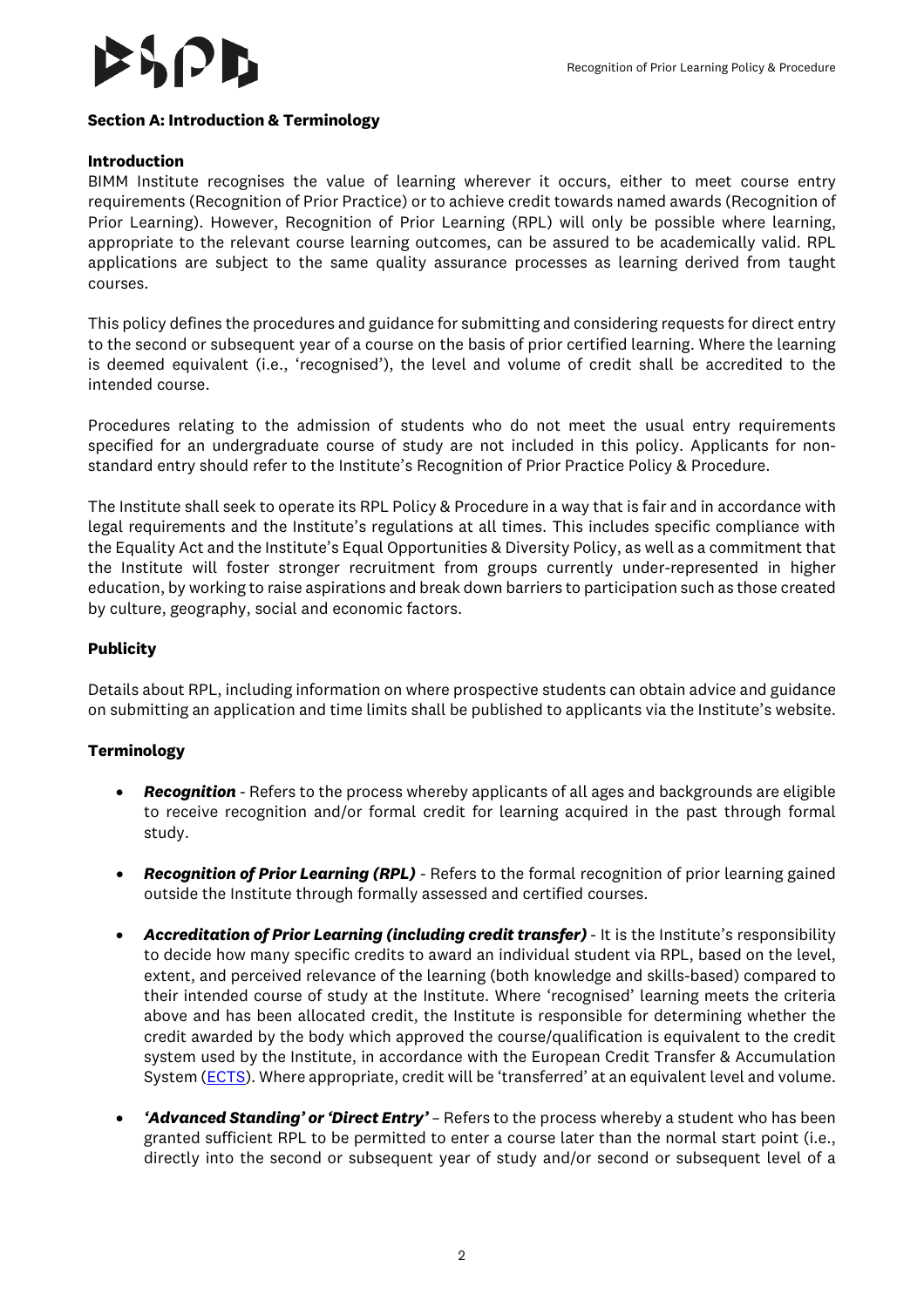

course). In these cases, the normal period of registration shall be shortened by the equivalent period, and the student shall be required to complete their course within this shortened period.

### **Outgoing Students**

All students who exit the Institute, either upon completion of their intended award or part way through a course, are issued with an academic transcript which details the modules taken, their credit values, the marks achieved, and the award attained (including exit awards).

Students who intend to transfer credit to another institution will require electronic copies of the course documentation to support their application. These documents are available to current students via the VLE and can be requested by former students, along with digital copies of academic transcripts, via email to **AcademicRegistry@bimm.ac.uk**. The decision to accept credit achieved at the Institute is at the discretion of the receiving institution.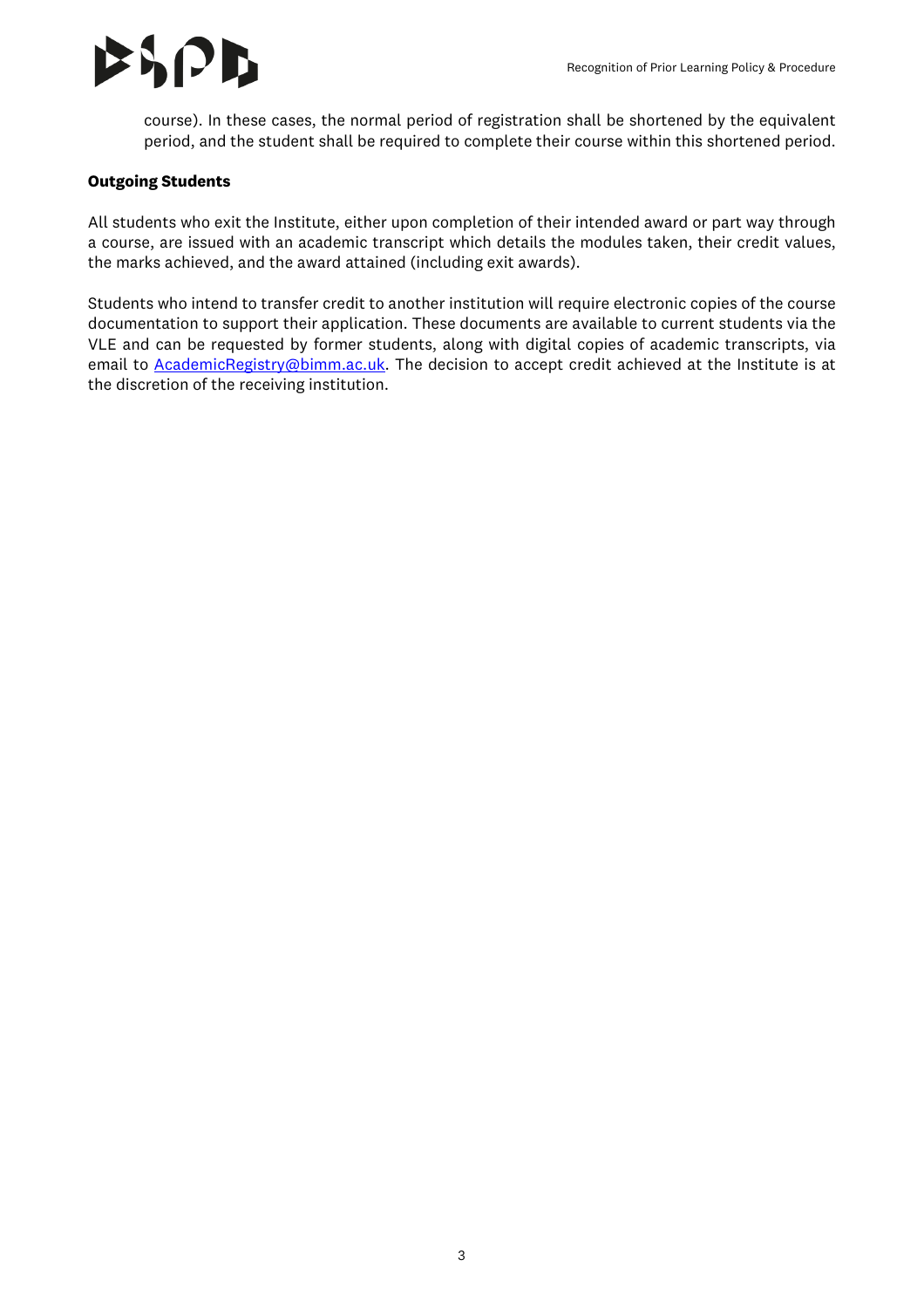# $|J|$

# **Section B: Application Procedure**

# **Criteria, Conditions & Restrictions for RPL**

Applicants for RPL shall provide the following evidence that learning has taken place to demonstrate equivalence. All evidence of learning shall be:

- *Written in English*
- *Sufficient -* Keep in mind that evidence presented should be concise and contain sufficient evidence for the purpose intended.
- *Recent -* How recent the learning is can determine its value. Certain skills and knowledge, for example, can quickly become redundant.
- *Authentic -* For certain evidence to be accepted it may require endorsement or a reference from relevant sources, such as validating institutions.
- *Relevant -* The learning outcomes of a particular qualification will determine the relevance of the evidence.

The procedures for recognising prior learning shall ensure that the learning which has taken place and is presented as RPL is equivalent to the learning that would have otherwise occurred had the student studied all elements of the course without RPL, i.e., that the relevant course learning outcomes have been met.

# **Criteria**

When considering evidence for prior certified learning, the RPL Assessor shall:

- Confirm (against a transcript of credit or award certificate) that credit has been awarded by an agency, such as a University, recognised by BIMM Institute;
- Confirm (against a transcript of credit or award certificate) that the learning activity has been given a credit rating (e.g., 60 CATS credits at level 4), or judge the level and amount of credit on the basis of the year and volume of study at another UK institution, or confirm the level and volume of study successfully undertaken in an overseas University or similar institution;
- Assess the evidence submitted against the requirements and learning outcomes of the relevant degree course;
- Confirm that the learning has been in a subject area relevant to the course of study.

The award of specific credit via RPL towards an intended course at the Institute is not guaranteed and may not necessarily directly reflect the value/level of the general credit assigned to the current/previous qualification by the validating body, i.e., it may be less. Exemptions may not be granted where a student has previously registered for and failed part of an award and wishes to seek readmission to the same or similar award.

# **'Shelf Life' of Certified Learning**

For applicants seeking direct entry to Level 5 of a course at the Institute, recognition and accreditation may only be awarded for credit achieved within five years prior to the enrolment date for the intended course at the Institute.

For applicants seeking direct entry to Level 6, the credit must have been achieved within four years. This ensures alignment with the maximum period of registration as set out in the Institute's Academic [Framework.](https://www.bimm.ac.uk/academic-framework)

# **Limits to the Volume of RPL**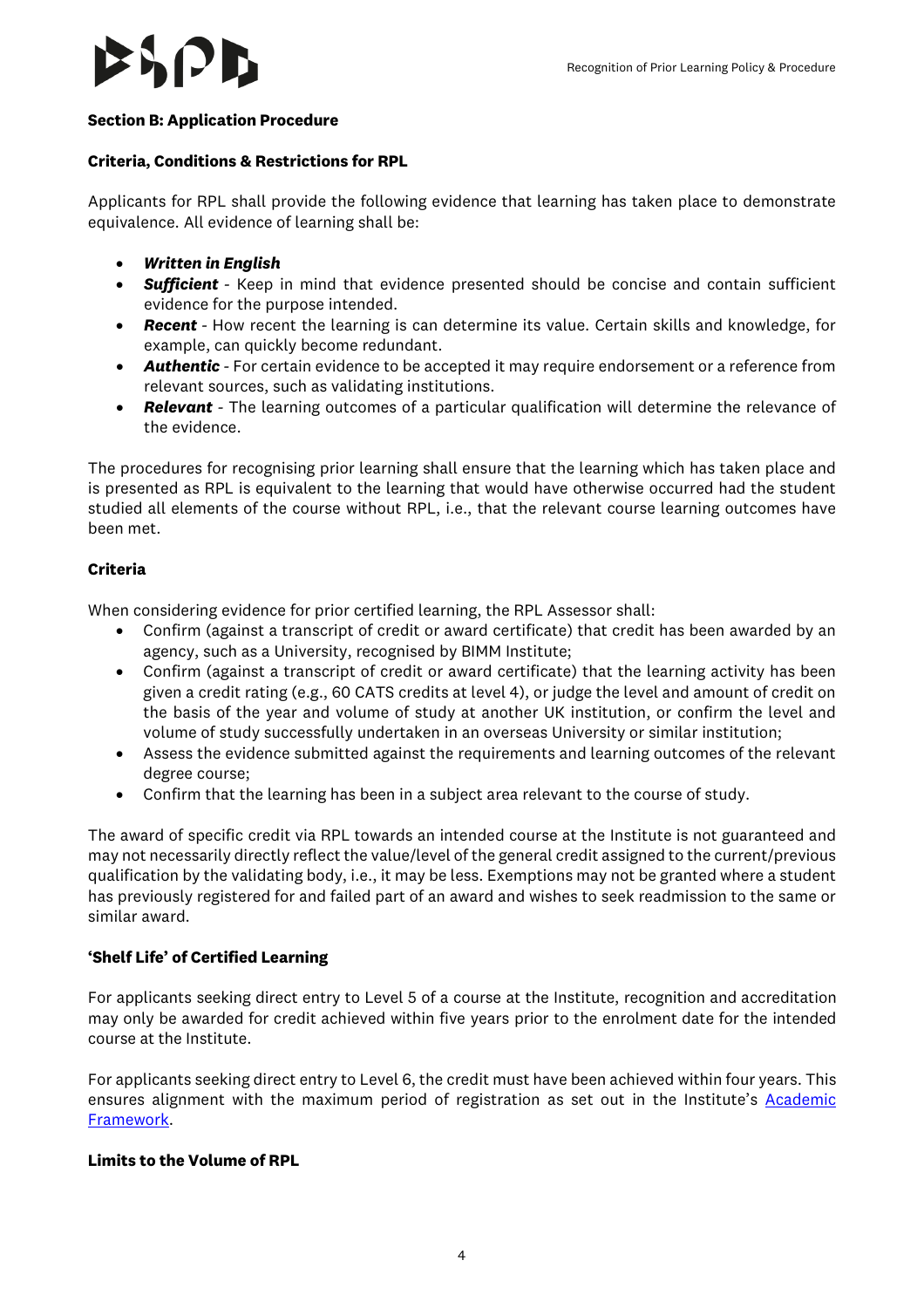# IЛ

Specific limits on the amount of RPL that may be transferred to a course at the Institute are defined in Appendix 1.

### **RPL for Whole Levels of Study**

RPL shall only be considered for whole levels of study, not elements therein. If a student does not have full credit for a whole level of study, an RPL application will not be accepted.

#### **Credit Transfers**

Subject to relevance, certified learning will normally be transferred at the same or equivalent level as that awarded by the other institution, in accordance with th[e European Credit Transfer & Accumulation](https://ec.europa.eu/education/resources-and-tools/european-credit-transfer-and-accumulation-system-ects_en)  [System](https://ec.europa.eu/education/resources-and-tools/european-credit-transfer-and-accumulation-system-ects_en) (ECTS). Credit achieved at a higher level may exempt a student from modules at a lower level (i.e., downgraded credit). However, it is not normally permissible to offset credit achieved at a lower level from modules at a higher level (i.e., upgraded credit). Students shall not normally receive more than one allocation of credit on the basis of a single learning activity.

#### **Transfer of Marks/Grades**

RPL enables an applicant to transfer credit gained on one course to another course at the same or a different institution. The credit may come from an incomplete or completed award and may be used as a foundation for a higher award. Credit which can be transferred into courses at BIMM Institute must be at the same level of study or higher.

Marks and/or grades attached to such credit shall only be recognised and transferred to the new course if the prior certified learning was undertaken at the Institute.

Marks and/or grades from a course undertaken at another institution shall not be transferred unless approved via an Institutional Agreement or Exemption, the latter of which would require approval by Academic Board.

#### **Calculation of Final Awards & Transcripts**

The student's academic transcript shall clearly show where credit has been awarded based on RPL, rather than study of the modules that comprise the level(s) of the course for which prior learning has been recognised.

Students who transfer credit and marks/grades within the Institute or one its partners shall normally have their final award calculated and, where appropriate, classified according to the relevant award rules (See Appendix 1 'Volume of RPL in BIMM Awards').

Students who join a course at Level 6 and are only permitted to transfer credit without marks/grades may be unable to meet the standard requirements for award classification. In such cases, the method used will normally be a weighted average of all module marks achieved by the student at Level 6.

#### **Falsification or Misrepresentation of Evidence**

The Institute reserves the right to terminate an application for or registration on a course if the applicant/student is found to have omitted relevant facts or information in connection with their RPL application or to have falsified or misrepresented any part of their application.

#### **Application Requirements**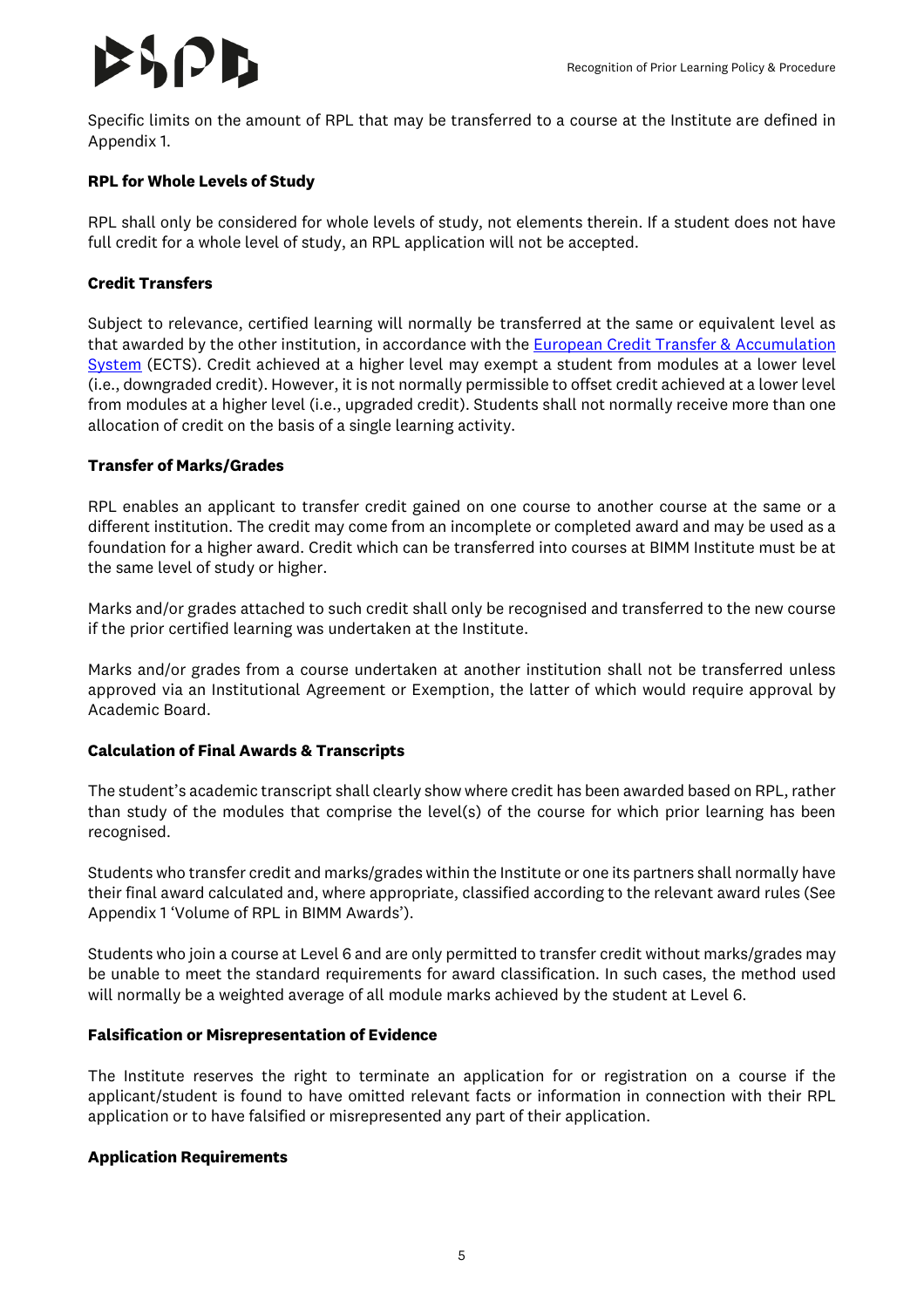# $\mathcal{E} \setminus \{ \mathcal{F} \}$

Applications for RPL shall consist of a written request, stating the BIMM award in respect of which the student seeks RPL and details of which level(s) of the course for which they wish their application to be considered. In addition, applicants must submit documentation from their previous/current course of study that include details of all modules studied, credit values, learning outcomes and attainment. Typically, this requirement can be met by providing:

- An official copy of an Academic Transcript/Diploma Supplement;
- A Course Specification/Course Handbook.
- Module Guides / Module Handbooks for all modules completed/being studied.

In addition to submitting the materials outlined above, applicants may be invited to attend an interview/audition, which will be arranged after the documentation submitted has been assessed.

# **Timescale for Submission**

Applicants wishing to be awarded credit for RPL will be advised in the first instance to discuss the matter with the Admissions Team, who will ensure that the applicant is informed of this Policy & Procedure.

Applications for RPL should be made no later than ten weeks in advance of enrolling on the intended course for which they are seeking to transfer prior certified learning, unless specific course requirements have set an earlier deadline. Where such earlier deadlines are required, applicants shall be notified as appropriate.

If the applicant has a problem obtaining appropriate evidence in time to meet the ten-week deadline above, they should inform the Institute and request an extension at the earliest opportunity. Such requests will need to be approved by the Academic Registrar (or designate).

Applicants must not assume RPL credits to have been granted until they have received an official statement to that effect.

# **Approval Process & Confirmation of Decision**

The Admissions Team will advise RPL applicants on deadlines for submission of their application and work with college academic teams to arrange appropriate support, where applicable, to ensure the applicant understands what is required of them.

If the agreed submission deadline is missed by an applicant, the Admissions Team will advise on the next available date by which their application should be received to ensure it makes the next RPL approval date. If the applicant has missed the final RPL approval date for the relevant year of entry, Admissions will discuss the application with the Academic Registrar (or designate) to see if other options are available or if the applicant needs to re-apply the following academic year.

All RPL applications accepted by the Admissions Team will be referred to an RPL Assessor, who will consider the application. Should they require additional information, they will refer the application back to the Admissions Team, and the applicant will be advised within fifteen working days of the original submission, with an appropriate deadline agreed for the new information to be submitted, taking into account the exemption/accreditation applied for and any other relevant factors. When the RPL Assessor is satisfied that they have all the necessary details to assess the application, they will make a recommendation to the Academic Registrar (or designate).

It is the responsibility of the RPL Assessor to meet the marking deadlines and to ensure the assessed RPL applications and accompanying recommendations are submitted to the Academic Registrar (or designate), who will consider them for final approval. RPL applications for direct entry at Level 6 may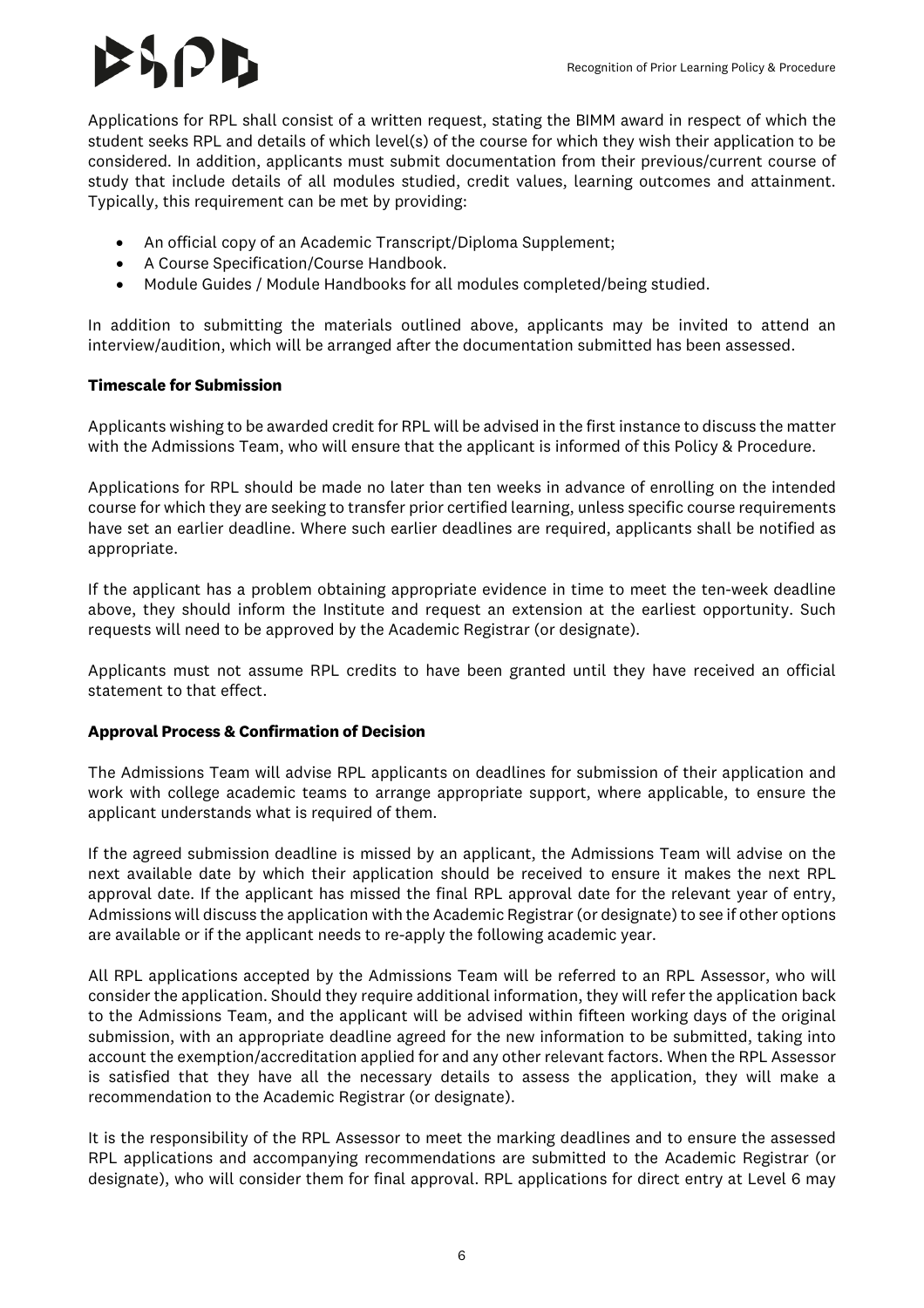# 8 12 B

also require External Examiner approval, which may be sought by the Academic Registrar (or designate). The decision of the Academic Registrar (or designate) will be communicated to the Admissions Team within ten working days of meeting.

The RPL applicant will be notified of the decision in writing by the Admissions Team, who will update the applicant's record as appropriate and store the documentation on file. Where the RPL application is partially or fully rejected, the letter confirming the decision shall include details of any shortcomings and how they might be rectified should the applicant wish to re-apply.

# **Appeals**

Applicants may not appeal against the academic or professional judgement of those making the decision on an application. However, the Institute shall consider a request from an appellant that the decision to reject their application be reviewed on the grounds that:

- There exists new evidence, which can be corroborated, and could not have been brought to the attention of the Institute prior to the consideration process;
- There is evidence of a procedural irregularity connected directly with the consideration process undertaken by the Institute;
- The decision of the Institute is, on the basis of the information available, unreasonable;
- There is evidence of prejudice or bias on the part of those involved in the consideration process.

Appeals must be made in writing within twenty-eight calendar days of the date of the letter from the Institute notifying the applicant of the decision. Further details may be found in the Institute's Appeals Procedure, which can be found online.

# **Complaints**

The Institute is committed to delivering a high quality, efficient and fair admissions service, and it is encouraged that applicants notify the institution of any causes for concern, and areas for improvement. Complaints may be made regarding the services or facilities offered by the Institute or the actions or behaviour of a member of staff during the process. The outcome of a complaint that is upheld could include an apology or an undertaking to revise procedures. However, it will not usually result in reconsideration of the candidate's application. Students who wish to complain may do so in accordance with the Institute's Complaints Procedure.